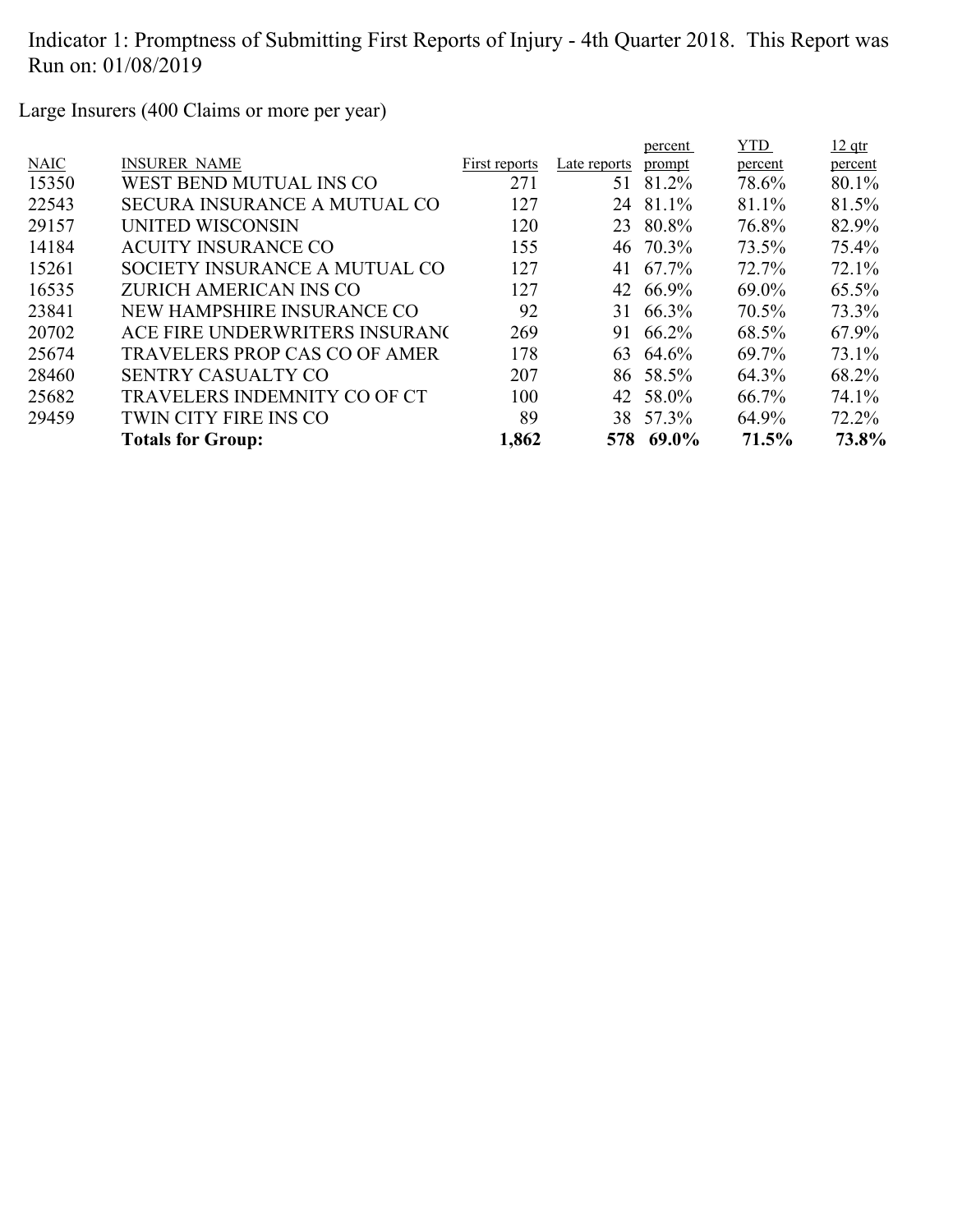Medium Size Insurers (65 -399 Claims or more per year)

|             |                                        |                      |                | percent         | <b>YTD</b> | $12$ qtr |
|-------------|----------------------------------------|----------------------|----------------|-----------------|------------|----------|
| <b>NAIC</b> | <b>INSURER NAME</b>                    | <b>First reports</b> | Late reports   | prompt          | percent    | percent  |
| 13935       | FEDERATED MUTUAL INS CO                | 25                   | 1              | 96.0%           | 89.9%      | 92.4%    |
| <b>SI</b>   | <b>KWIK TRIP INC</b>                   | 12                   |                | 4 66.7%         | 89.8%      | 87.5%    |
| 11371       | <b>GREAT WEST CASUALTY CO</b>          | 12                   | 1              | 91.7%           | 87.5%      | 86.1%    |
| 11527       | <b>LEAGUE OF WIS MUNICIPALITIES MU</b> | 19                   | 3              | 84.2%           | 87.2%      | 89.2%    |
| 11374       | <b>SFM MUTUAL INS CO</b>               | 58                   | 9              | 84.5%           | 86.6%      | 88.1%    |
| SI          | FEDERAL EXPRESS CORPORATION            | 11                   | 2              | 81.8%           | 85.7%      | 81.3%    |
| <b>SI</b>   | <b>DEPT OF ADMINISTRATION</b>          | 92                   | 18             | 80.4%           | 85.4%      | 86.6%    |
| 18988       | <b>AUTO OWNERS INS CO</b>              | 41                   | $\tau$         | 82.9%           | 83.3%      | 76.8%    |
| 21458       | <b>EMPLOYERS INSURANCE CO OF WAL</b>   | 20                   | 2              | 90.0%           | 82.4%      | 81.1%    |
| 24449       | <b>REGENT INSURANCE CO</b>             | 21                   |                | 3 85.7%         | 81.5%      | 74.9%    |
| 12305       | ACCIDENT FUND NATIONAL INS CO          | 19                   | 5              | 73.7%           | 81.0%      | 87.1%    |
| 19275       | AMERICAN FAMILY MUTUAL INS CO.         | 25                   | 7              | 72.0%           | 80.6%      | 82.6%    |
| 26271       | ERIE INSURANCE EXCHANGE                | 38                   | 7              | 81.6%           | 80.1%      | 77.5%    |
| 10166       | <b>ACCIDENT FUND INS CO OF AMERICA</b> | 61                   | 6              | 90.2%           | 80.1%      | 86.0%    |
| 14303       | <b>INTEGRITY INSURANCE CO</b>          | 54                   | 16             | 70.4%           | 79.8%      | 79.5%    |
| 15377       | <b>WESTERN NATIONAL MUTUAL INS C</b>   | 31                   |                | 9 71.0%         | 77.3%      | 85.7%    |
| 21415       | <b>EMPLOYERS MUTUAL CAS CO</b>         | 70                   | 21             | 70.0%           | 77.1%      | 75.4%    |
| 40142       | AMERICAN ZURICH INS CO                 | 70                   | 13             | 81.4%           | 76.8%      | 79.2%    |
| 23817       | <b>ILLINOIS NATIONAL INS CO</b>        | 83                   | 18             | 78.3%           | 76.4%      | 72.0%    |
| 33600       | <b>L M INSURANCE CORP</b>              | 30                   | 4              | 86.7%           | 76.4%      | 66.0%    |
| 19259       | <b>SELECTIVE INS CO OF SOUTH CAROL</b> | 21                   | 6              | 71.4%           | 75.6%      | 67.7%    |
| 21407       | <b>EMCASCO INSURANCE CO</b>            | 102                  | 21             | 79.4%           | 75.3%      | 78.7%    |
| 34789       | 21ST CENTURY CENTENNIAL INS CO         | 9                    | 5              | 44.4%           | 73.2%      | 75.2%    |
| 23035       | LIBERTY MUTUAL FIRE INS CO             | 21                   | 3              | 85.7%           | 73.1%      | 77.2%    |
| 14176       | HASTINGS MUTUAL INS CO                 | 38                   | 13             | 65.8%           | 73.0%      | 66.6%    |
| 37885       | XL SPECIALTY INSURANCE COMPAN          | 41                   | 12             | 70.7%           | 72.7%      | 69.7%    |
| 10677       | CINCINNATI INSURANCE CO                | 31                   | $\overline{2}$ | 93.5%           | 72.7%      | 74.8%    |
| 42404       | <b>LIBERTY INSURANCE CORP</b>          | 39                   | 12             | 69.2%           | 70.1%      | 69.7%    |
| 25666       | TRAVELERS INDEMNITY CO OF AMEI         | 26                   | 10             | 61.5%           | 69.8%      | 72.8%    |
| 31895       | AMERICAN INTERSTATE INS CO             | 32                   | 8              | 75.0%           | 68.9%      | 75.2%    |
| <b>SI</b>   | UW-SYSTEM ADMINISTRATION               | 28                   |                | 10 64.3%        | 67.2%      | 66.3%    |
| 18767       | CHURCH MUTUAL INSURANCE CO             | 29                   |                | 7 75.9%         | 66.9%      | 69.1%    |
| 24147       | <b>OLD REPUBLIC INS CO</b>             | 80                   |                | 35 56.3%        | 66.8%      | 68.1%    |
| 20281       | FEDERAL INSURANCE CO                   | $\tau$               | 2              | 71.4%           | 66.7%      | $60.6\%$ |
| 13021       | UNITED FIRE & CASUALTY CO              | 22                   |                | 3 86.4%         | 66.7%      | 69.4%    |
| 25402       | <b>EMPLOYERS ASSURANCE CORP</b>        | 32                   |                | 6 81.3%         | 66.4%      | 73.4%    |
| 26956       | WIS COUNTY MUTUAL INS CORP             | 9                    |                | 5 44.4%         | 63.8%      | 72.8%    |
|             | SAFETY NATIONAL CASUALTY CORP          |                      |                |                 |            |          |
| 15105       |                                        | 44                   |                | 18 59.1%        | 63.6%      | 60.8%    |
| 29424       | HARTFORD CASUALTY INS CO               | 16                   |                | $6\quad 62.5\%$ | 61.9%      | 69.8%    |
| 20427       | AMERICAN CASUALTY CO OF READI          | 32                   |                | 12 62.5%        | 61.8%      | 60.9%    |
| 24554       | XL INSURANCE AMERICA INC               | 35                   |                | 14 60.0%        | 61.8%      | 71.2%    |
| 13986       | FRANKENMUTH MUTUAL INS CO              | 19                   |                | 2 89.5%         | 60.9%      | 79.8%    |
| 11150       | <b>ARCH INSURANCE CO</b>               | 44                   |                | $16 \t63.6\%$   | 60.9%      | 66.8%    |
| 20397       | VIGILANT INSURANCE CO                  | 13                   | 8              | 38.5%           | 60.2%      | 63.8%    |
| 24988       | SENTRY INSURANCE A MUTUAL CO           | 84                   | 42             | 50.0%           | 59.7%      | 66.2%    |
| 19950       | WILSON MUTUAL INS CO                   | 11                   | 8              | 27.3%           | 58.8%      | 68.7%    |
| 23434       | MIDDLESEX INSURANCE CO                 | 46                   |                | 25 45.7%        | 57.9%      | 68.5%    |
| 22667       | ACE AMERICAN INSURANCE CO              | 21                   |                | 9 57.1%         | 54.0%      | 67.6%    |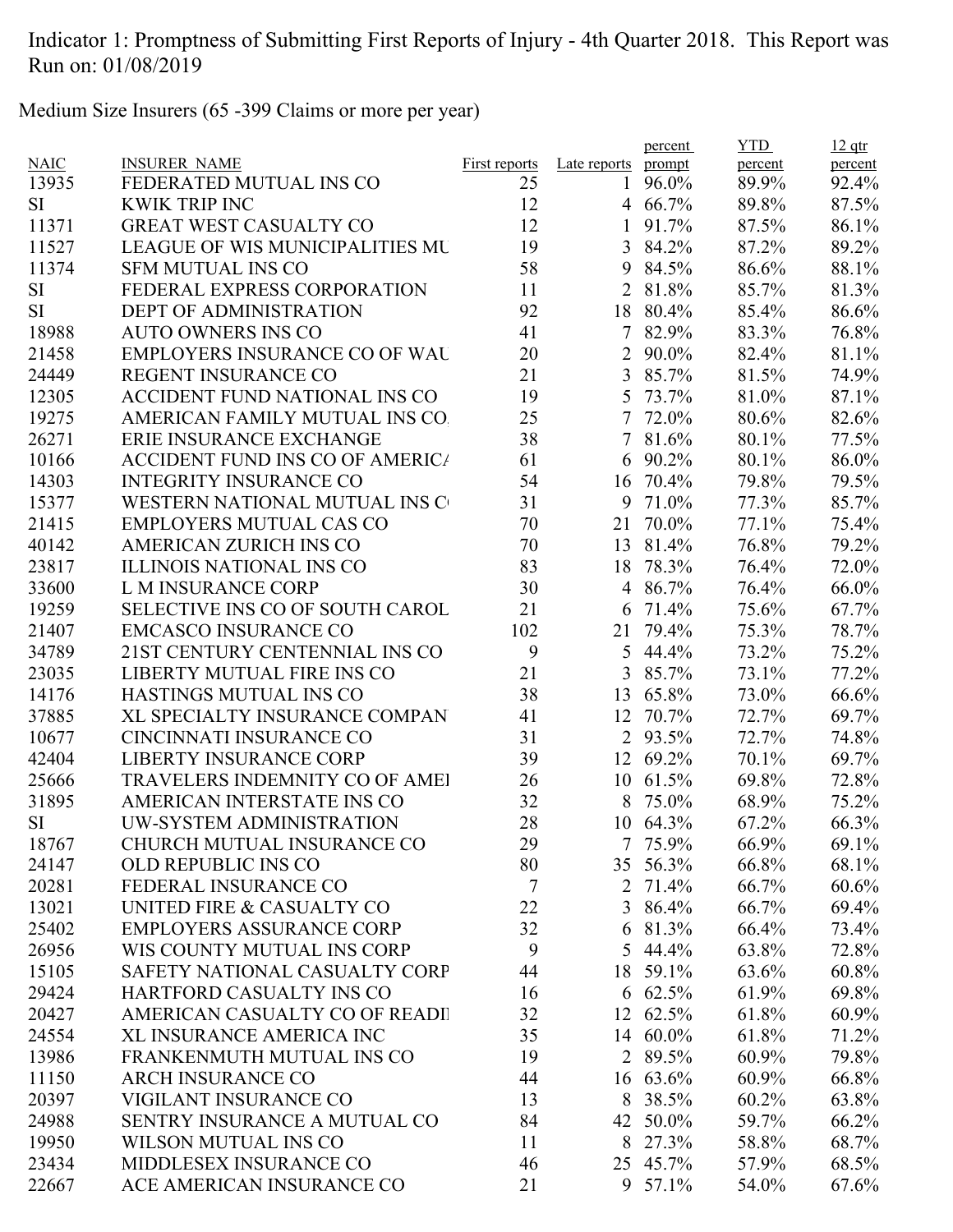Medium Size Insurers (65 -399 Claims or more per year)

|             |                                    |               |              | percent  | <b>YTD</b> | $12$ qtr |
|-------------|------------------------------------|---------------|--------------|----------|------------|----------|
| <b>NAIC</b> | <b>INSURER NAME</b>                | First reports | Late reports | prompt   | percent    | percent  |
| <b>SI</b>   | MILWAUKEE BOARD OF SCHOOL DIR      | 15            |              | 6 60.0%  | 52.5%      | 52.1%    |
| 15091       | <b>RURAL MUTUAL INS CO</b>         | 73            | 39.          | 46.6%    | 52.3%      | $60.6\%$ |
| <b>SI</b>   | <b>KOHLER CO</b>                   | 21            |              | 11 47.6% | 47.7%      | 58.0%    |
| <b>SI</b>   | <b>CITY OF MADISON</b>             | 22            |              | 12 45.5% | 47.6%      | 53.7%    |
| 19429       | <b>INSURANCE CO OF STATE OF PA</b> | 42            |              | 29 31.0% | 42.1%      | 57.1%    |
| <b>SI</b>   | <b>CITY OF MILWAUKEE</b>           | 75            |              | 48 36.0% | 33.8%      | 54.0%    |
|             | <b>Totals for Group:</b>           | 1,972         | 621          | 68.5%    | 70.1%      | 72.6%    |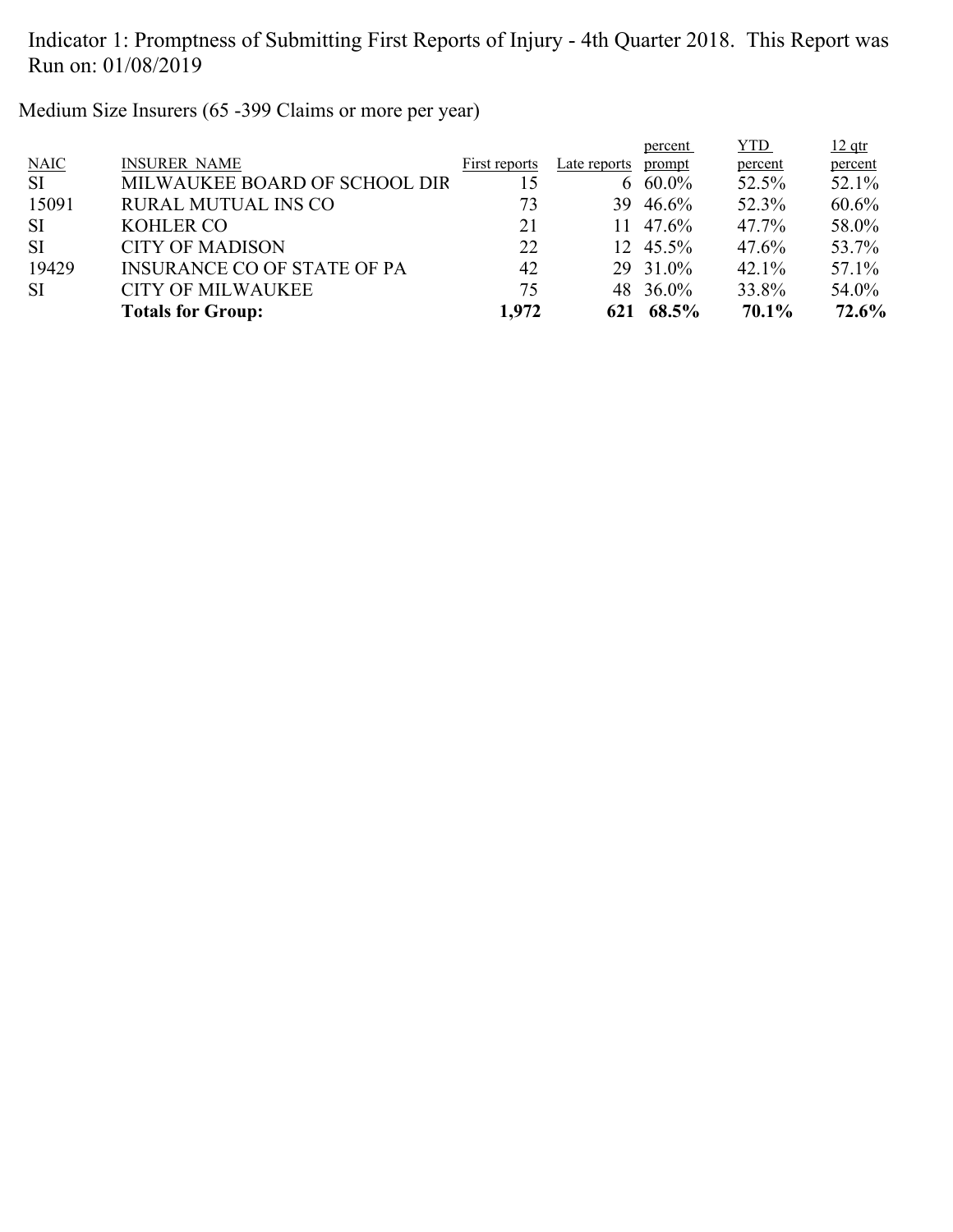Small Size Insurers (Less than 65 Claims per year)

|             |                                       |                      |                  | percent         | <b>YTD</b> | $12$ qtr |
|-------------|---------------------------------------|----------------------|------------------|-----------------|------------|----------|
| <b>NAIC</b> | <b>INSURER NAME</b>                   | <b>First reports</b> | Late reports     | prompt          | percent    | percent  |
| <b>SI</b>   | <b>MAYO CLINIC HEALTH SYS-NW WI R</b> | 6                    | $\theta$         | $100.0\%$       | 100.0%     | 96.9%    |
| 21261       | ELECTRIC INSURANCE CO                 | 3                    | $\overline{0}$   | $100.0\%$       | 100.0%     | 89.8%    |
| <b>SI</b>   | SSM HEALTH CARE OF WISCONSIN IN       | 5                    | 1                | 80.0%           | 87.0%      | 89.8%    |
| 24112       | <b>WESTFIELD INSURANCE CO</b>         | 6                    | $\mathbf{1}$     | 83.3%           | 91.2%      | 88.3%    |
| <b>SI</b>   | MILWAUKEE TRANSPORT SERVICES          | 5                    | $\overline{0}$   | 100.0%          | 96.3%      | 86.6%    |
| 37478       | HARTFORD INSURANCE CO OF THE M        | $\boldsymbol{0}$     | $\mathbf{0}$     | $0.0\%$         | 100.0%     | 86.2%    |
| <b>SI</b>   | FEDEX FREIGHT INC                     | 6                    | 1                | 83.3%           | 73.9%      | 85.9%    |
| <b>SI</b>   | <b>USF HOLLAND LLC</b>                | 4                    | $\overline{2}$   | 50.0%           | 75.9%      | 85.9%    |
| 20109       | <b>BITCO NATIONAL INS CO</b>          | $\overline{7}$       | $\overline{3}$   | 57.1%           | 87.0%      | 85.3%    |
| 19445       | NATIONAL UNION FIRE INS CO OF PIT     | 5                    | $\overline{0}$   | 100.0%          | 68.8%      | 83.9%    |
| <b>SI</b>   | ST JOSEPHS HOSPITAL OF MARSHFIE       | $\boldsymbol{0}$     | $\mathbf{0}$     | $0.0\%$         | $0.0\%$    | 83.0%    |
| 12262       | PENN MFRS ASSOCIATION INS CO          | 6                    | 1                | 83.3%           | 76.9%      | 82.2%    |
| <b>SI</b>   | <b>COLUMBIA ST MARY'S INC</b>         | 6                    | $\theta$         | 100.0%          | 96.0%      | 81.3%    |
| 10351       | FIRST DAKOTA INDEMNITY COMPAN         | 13                   | 5                | 61.5%           | 76.9%      | 81.3%    |
| 13692       | DONEGAL MUTUAL INS CO                 | 9                    | 5                | 44.4%           | 77.8%      | 81.1%    |
| 24228       | PEKIN INSURANCE CO                    | 9                    | 2                | 77.8%           | 88.5%      | 80.2%    |
| 24830       | CITIES & VILLAGES MUTUAL INS CO       | 14                   | 3                | 78.6%           | 80.8%      | 79.9%    |
| 33588       | <b>FIRST LIBERTY INS CORP</b>         | $\overline{7}$       | $\mathbf{1}$     | 85.7%           | 91.7%      | 79.5%    |
| <b>SI</b>   | <b>TARGET CORP (STORES)</b>           | $\,$ $\,$            |                  | 3 $62.5%$       | 76.3%      | 78.5%    |
| 32700       | <b>OWNERS INS CO</b>                  | 3                    | $\boldsymbol{0}$ | 100.0%          | 86.7%      | 77.4%    |
| 19410       | <b>COMMERCE &amp; INDUSTRY INS CO</b> | 5                    | $\overline{2}$   | $60.0\%$        | 73.1%      | 77.3%    |
| 37257       | PRAETORIAN INS CO                     | $\overline{7}$       | $\boldsymbol{0}$ | 100.0%          | 82.8%      | 77.0%    |
| 19038       | TRAVELERS CASUALTY & SURETY C         | 8                    | 5                | 37.5%           | 50.0%      | 76.4%    |
| 12304       | <b>ACCIDENT FUND GENERAL INSURAN</b>  | 5                    |                  | 80.0%           | 75.0%      | 76.3%    |
| 12006       | DISTRICTS MUTL INS & RISK MGMT S      | 5                    | 3                | 40.0%           | 62.1%      | 76.0%    |
| 28258       | CONTINENTAL INDEMNITY COMPAN          | $\boldsymbol{0}$     | $\boldsymbol{0}$ | $0.0\%$         | 66.7%      | 75.6%    |
| 25615       | <b>CHARTER OAK FIRE INS CO</b>        | $\overline{7}$       | 2                | 71.4%           | 64.7%      | 73.6%    |
| 13838       | <b>FARMLAND MUTUAL INS CO</b>         | $\mathbf{1}$         |                  | $0.0\%$         | 63.6%      | 73.6%    |
| 28223       | NATIONWIDE AGRIBUSINESS INS CO        | 10                   | 4                | $60.0\%$        | 79.2%      | 73.5%    |
| 23574       | MIDWEST FAMILY MUTUAL INS CO          | 9                    | 3                | 66.7%           | 64.5%      | 73.1%    |
| 26832       | <b>GREAT AMERICAN ALLIANCE INS CO</b> | 12                   |                  | 4 66.7%         | 84.2%      | 72.2%    |
| 23787       | NATIONWIDE MUTUAL INS CO              | 3                    |                  | $0$ 100.0%      | 77.8%      | 71.2%    |
| 22659       | <b>INDIANA INSURANCE CO</b>           | 9                    | $\mathbf{1}$     | 88.9%           | 72.2%      | 70.0%    |
| <b>SI</b>   | <b>CNH AMERICA LLC</b>                | $\overline{2}$       | 1                | 50.0%           | 63.6%      | 68.9%    |
| 24414       | <b>GENERAL CAS CO OF WI</b>           | $\overline{4}$       |                  | 2 50.0%         | 80.0%      | 68.6%    |
| 25143       | STATE FARM FIRE & CASUALTY CO         | 3                    |                  | 1 $66.7\%$      | 52.0%      | 65.6%    |
| 26247       | AMERICAN GUARANTEE & LIABILITY        | 12                   |                  | 4 66.7%         | 73.1%      | 64.5%    |
| 10804       | CONTINENTAL WESTERN INS CO            | $\overline{3}$       | 1                | 66.7%           | 62.9%      | 64.3%    |
| 11250       | <b>COMMUNITY INS CORP</b>             | 5                    |                  | 2 60.0%         | 69.2%      | 64.1%    |
| 20044       | BERKSHIRE HATHAWAY HOMESTATI          | $\overline{2}$       |                  | $0$ 100.0%      | 45.5%      | 61.7%    |
| 20508       | <b>VALLEY FORGE INS CO</b>            | 11                   |                  | $6\quad 45.5\%$ | 50.0%      | 61.6%    |
| SI          | THE VOLLRATH COMPANY LLC              | 10                   |                  | 7 30.0%         | 35.7%      | 58.8%    |
| 32620       | NATIONAL INTERSTATE INS               | 8                    |                  | 3 $62.5%$       | 64.3%      | 58.3%    |
| SI          | STI HOLDINGS, INC                     | $\overline{2}$       | 1                | 50.0%           | 73.1%      | 56.2%    |
| 25011       | <b>WESCO INSURANCE COMPANY</b>        | 9                    |                  | 7 22.2%         | 64.4%      | 53.6%    |
| 31534       | CITIZENS INSURANCE CO OF AMERIC       | 11                   | 8                | 27.3%           | 33.3%      | 50.7%    |
| <b>SI</b>   | <b>COUNTY OF DANE</b>                 | 6                    |                  | 4 33.3%         | 65.4%      | 50.4%    |
| 19879       | SECURITY NATIONAL INS CO              | 11                   |                  | 9 18.2%         | 50.0%      | 50.0%    |
|             |                                       |                      |                  |                 |            |          |